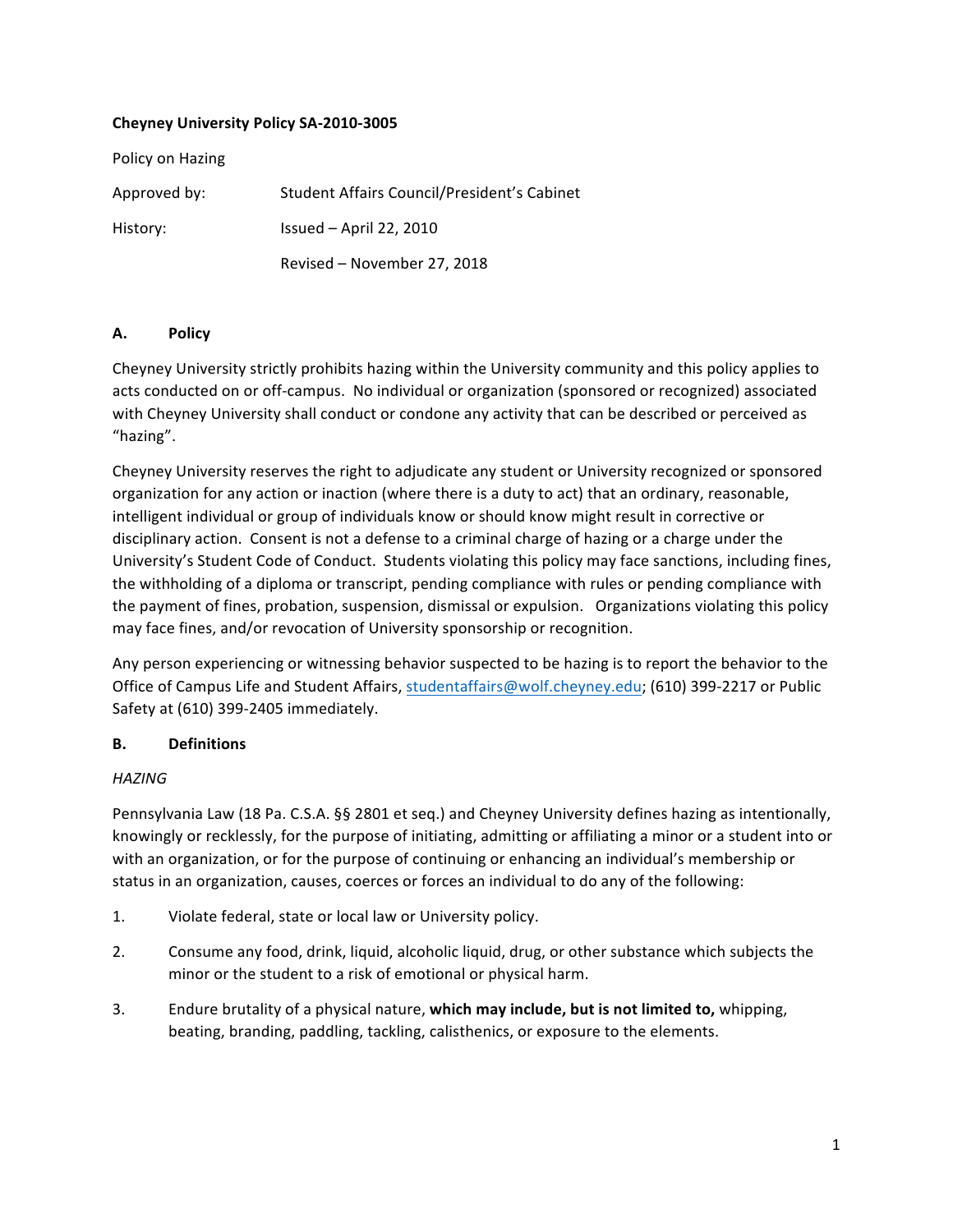- 4. Endure brutality of a mental nature, **which may include, but is not limited to,** activity adversely affecting the mental health or dignity of the individual, sleep deprivation, exclusion from social contact, or conduct which could result in extreme embarrassment or degradation.
- 5. Endure brutality of a sexual nature.
- 6. Any activity/activities that have the potential to be frightening, morally compromising, degrading, and/or unduly deceptive, including deception designed to convince the individual of impending pain, injury, or non-initiation, *including but not limited to*, promoting servitude, berating or verbally harassing individuals, throwing items at or on individuals, forcing individuals to carry items or wear apparel that is undignified, requiring public stunts such as forcing individuals to yell when entering or departing a physical structure or in the presence of designated individuals, forcing individuals to use "pledge" entrances or exits, requiring individuals to run personal errands, intentionally creating labor or clean-up work, and requiring individuals to wear scant clothing or to be nude.
- 7. Endure any activity that creates a reasonable likelihood of bodily injury to a minor or student.

In addition, Cheyney University will not tolerate any of the following:

- 1. Any activity that endangers or has the potential to endanger the academic performance of the individual such as not allowing for or interfering with academic commitments; activities conducted between the hours of midnight and 8:00 a.m., and forced exclusion from social and/or verbal contact with any other individual.
- 2. Any willful destruction or removal of public or private property for the purpose of initiation or admission into or affiliation with, or as a condition for continued membership into a University organization.
- 3. Participating in on-campus or off-campus membership intake activities by an approved or unrecognized Greek Letter or social organization outside of the intake window approved by the University (pre-pledging).

### *ORGANIZATION*

The term "organization" in this policy refers to organizations that are either recognized or sponsored by the University, including but not limited to, fraternities, sororities, associations, corporations, orders, societies, corps, teams, clubs or service, social or similar groups, whose members are primarily minors, students, or alumni of the University or persons associated with the University.

### *RECOGNIZED ORGANIZATION*

A "recognized organization" is defined as any organization that has completed the application process for recognition or re-recognition and has been approved for recognition by Cheyney University's Student Government Association and the Director of Student Activities.

SPONSORED ORGANIZATION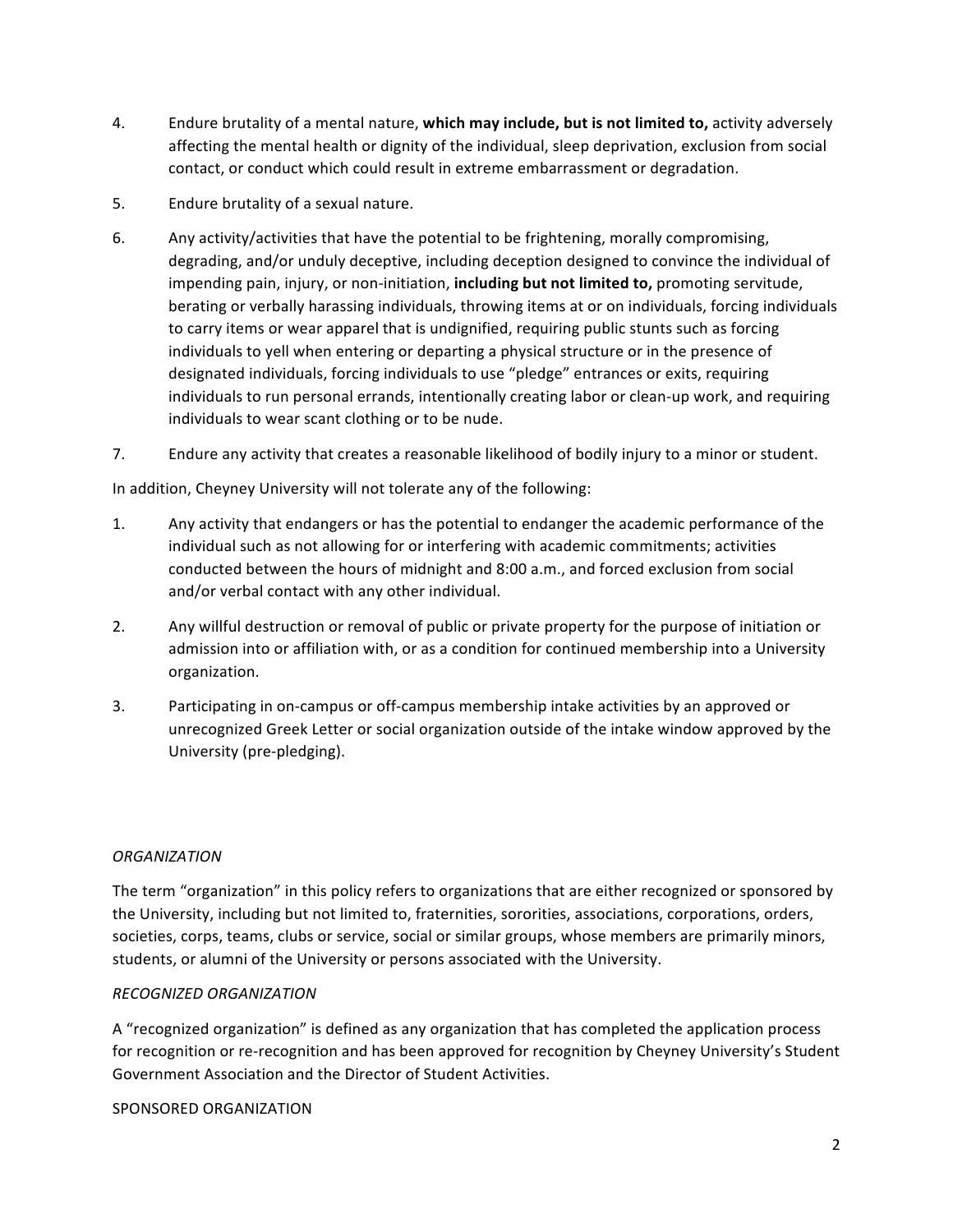A "sponsored organization" is defined as any organization that receives human, financial, and/or material support, guidance, and/or benefit from the University.

## *STUDENT*

"Student" includes individuals who attend, have applied or have been admitted to Cheyney University of Pennsylvania. 

## PRESUMPTIONS

- 1. New member-related activities by nature must reflect the best interests of the new members, members of the organization, the University, and the campus community.
- 2. Training and education that have clear objectives and relevance to the tasks and responsibilities of an organization's members are not considered to be hazing.
- 3. Hazing shall not include reasonable and customary athletic, law enforcement or military training, contests, competitions or events.
- 4. All Cheyney University students and organizations are responsible for abiding by this policy, both on and off campus, including privately-owned facilities and/or property.
- 5. Organizations are responsible for any activity in violation of this policy by any individual or group associated with the organization (prospective members, members, auxiliary, and alumni), unless it is proven that the group or individual activity was independent of, and occurred without the knowledge and/or consent of the organization. Such responsibility will apply equally to situations in which one or more individuals associated with the organization knew or should have known of the activity and failed to make every reasonable attempt to prevent or stop it.
- 6. Cheyney University filing charges against any organization does not preclude the filing of charges against any individual student or the filing of civil and/or criminal charges against the organization and/or individual.

### IMPLEMENTATION

- 1. The leader(s), which may be either elected officer(s) or designated leader(s) within an organization, are responsible for informing individuals associated with the organization (prospective members, members, auxiliary, and alumni) of this policy. This policy should be clearly communicated by the leader(s) to the membership at the first meeting of the organization each semester and to the new members prior to the commencement of the first new member activity and should be posted in a prominent place.
- 2. For recognized organizations, the Anti-Hazing Agreement must be completed and submitted to the Advisor for Greek Organizations within 30 days of the commencement of fall semester classes or the election of new officers, to certify acknowledgement of all conditions of this policy. Failure to submit the completed form within the deadline will result in interim suspension of recognition until the completed form is received.
- 3. All non-academic initiation or affiliation new-member activities must be discontinued seven days prior to the first day of the final examination period each semester and remain discontinued through the end of the final examination period.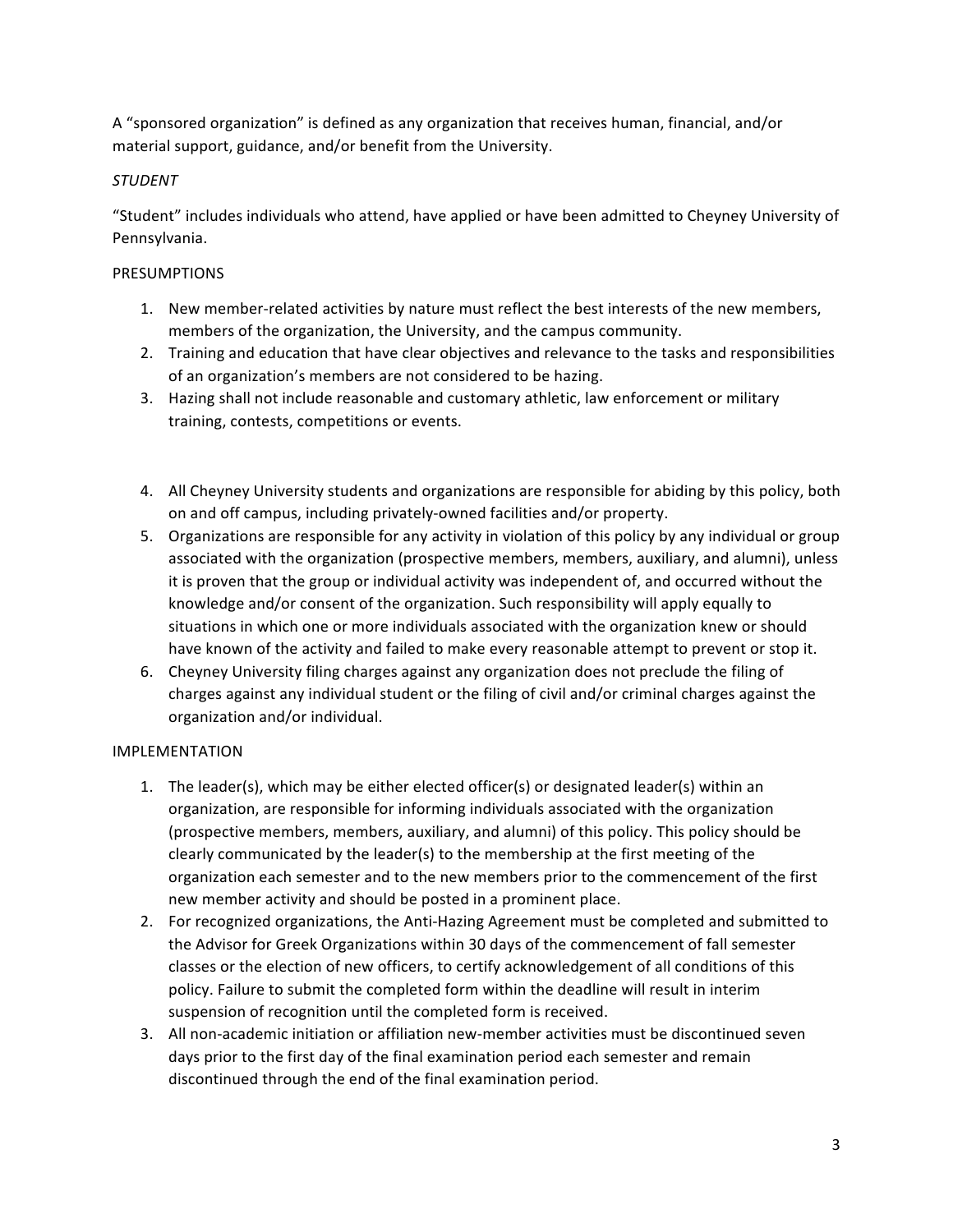### **JURISDICTION AND PROCEDURES**

- 1. Charges of violations of this policy by an organization should be referred to the Student Conduct Officer for an administrative hearing conducted by the Student Conduct Committee.
	- a. In all cases of alleged violations of this policy, the organization adviser, University department/associate, and/or general headquarters of the organization (when applicable) will be notified.
	- b. During the period of formal investigation or adjudication of alleged violations of this policy, all new member-related activities, organization activities, and/or University recognition/sponsorship of the organization may be summarily suspended.
- 2. Charges of violations of this policy by a student should be referred to the Office of Student Conduct for an administrative hearing conducted in accordance with the Code of Conduct.
- 3. The University, organizations and individuals may also be criminally charged under the Crimes Code of Pennsylvania.

# VIOLATIONS AND UNIVERSITY SANCTIONS FOR ORGANIZATIONS

- 1. Possible sanctions include the following:
	- a. Probation: A specified length of time in which repeated violation of this policy or violation of other specified policies result in increased sanctions against the organization.
	- b. Mandatory Activity: The required participation by the organization in specified group activity, service projects, educational programs, and/or other assignments.
	- c. Restitution: The repayment of the monetary value of damages, losses, or injuries that resulted from a violation of this policy.
	- d. Fine:
	- e. Social Limitation or Suspension: A specific length of time in which the organization is denied formal or informal sponsorship of or participation in one or more of the following: social activities, formals, University events or activities, or any event of a social nature.
	- f. Intramural Suspension: A specific length of time in which the organization may not participate in individual or team sports or the Greek intramural league, earn intramural points, or receive any championship titles.
	- g. Suspension of Recognition or Sponsorship Benefits: A specific length of time in which the organization maintains University recognition or sponsorship but is denied one or more benefits of recognition or sponsorship which may include, but is not limited to: Student Government funding, use of University facilities, office space or property, bulk mailing services, and/or other benefits made available to the organization.
	- h. Withdrawal of University Recognition or Sponsorship: A specified or unspecified length of time or series of conditions under which University recognition or sponsorship is withdrawn and cannot be regained by the organization. The organization and any semblance of its membership ceases to function at the University, is denied all benefits of University recognition or sponsorship and no longer falls under the jurisdiction of the Recognized Organization Review Board. For the organization or any semblance of its membership to regain University recognition or sponsorship, the demonstration of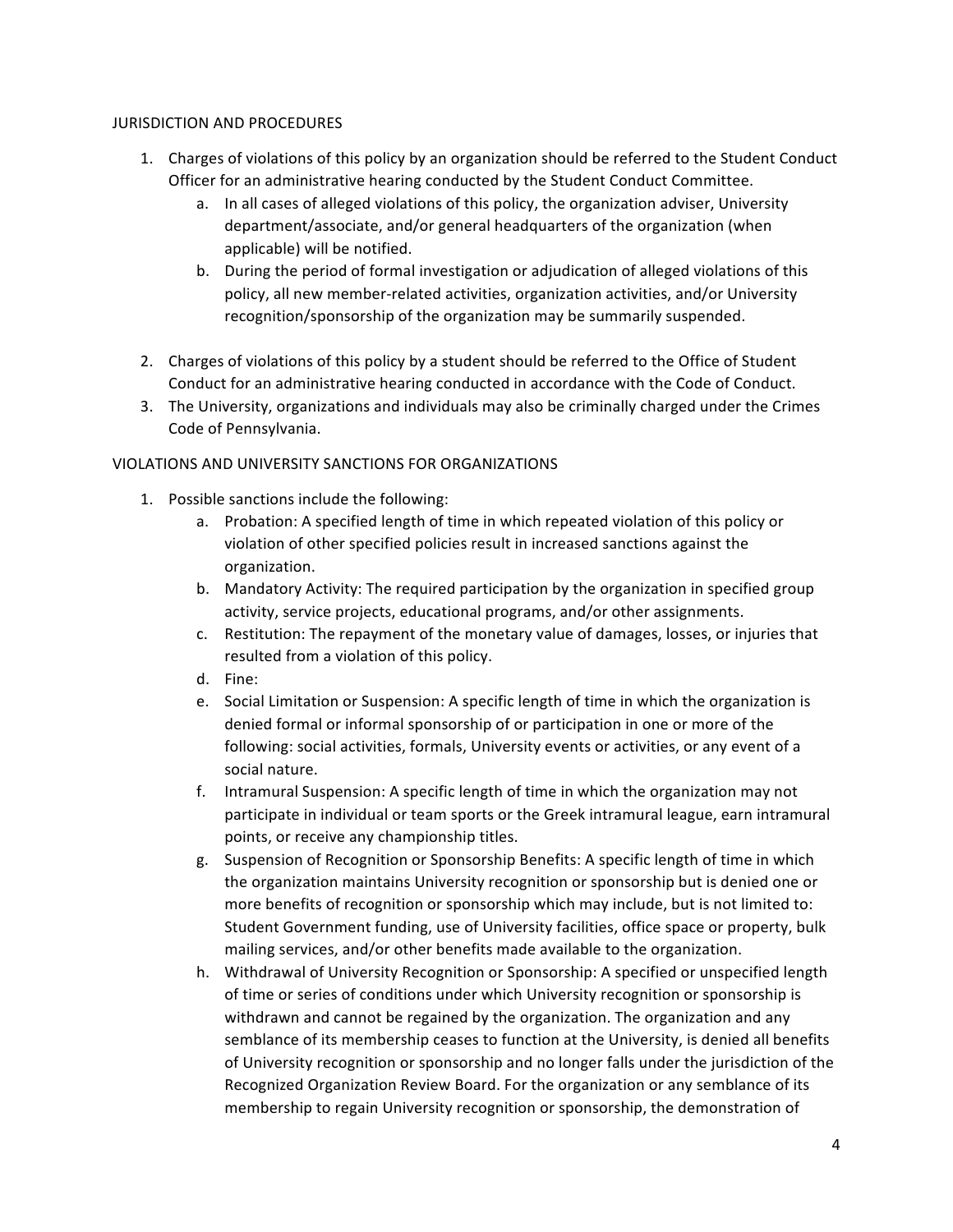evidence of organizational changes intended to eliminate the potential for repeated violations of this policy may be required.

- 2. The minimum sanction for violation(s) of this policy by a recognized or sponsored organization includes, but is not limited to:
	- a. a one-semester probation;
	- b. seven weeks of social limitation or suspension, intramural suspension, and/or suspension of recognition benefits; and
	- c. Imposition of certain mandatory activities, including but not limited to a revision of the organization's new member education program.
- 3. The maximum sanction for violation(s) of this policy by an organization is withdrawal of University recognition or sponsorship for the organization for the period of time determined by the Recognized Organization Review Board.
- 4. Repeated violation of this policy or violation of any probation enacted as a result of this policy by an organization will result in the minimum sanction of a one-year probation and a onesemester suspension of social, intramural, and/or recognition benefits, with a maximum sanction of withdrawal of University recognition/sponsorship of the organization for the period of time determined by the Recognized Organization Review Board.
- 5. In order to determine appropriate sanction(s), mitigating or aggravating circumstances may be considered.

# **BYSTANDER SAFE HARBOR**

Under Pennsylvania law, a person under the age of 21 shall be protected from prosecution for the purchase, consumption, possession or transportation of alcoholic beverages and from hazing under certain circumstances if law enforcement, including campus safety, first became aware of the violation because the individual was seeking medical assistance for someone else.

The Crimes Code of Pennsylvania, specifically 2810 (hazing) and Section 6308(a) (relating to the purchase, consumption, possession or transportation of liquor or malt or brewed beverages) provides immunity from prosecution for individuals seeking medical attention for another if the individual can establish all of the following:

- 1. A law enforcement officer first became aware of the individual's violation because the individual placed a 911 call or contacted campus security, police or emergency services, based on a reasonable belief that another individual was in need of immediate medical attention to prevent death or serious bodily injury.
- 2. The individual reasonably believed the individual was the first individual to make a 911 call or contact campus security, police or emergency services and report that the other individual needed immediate medical attention to prevent death or serious bodily injury.
- 3. The individual provided the individual's own name to the 911 dispatcher or equivalent campus safety officer, police or emergency services personnel.